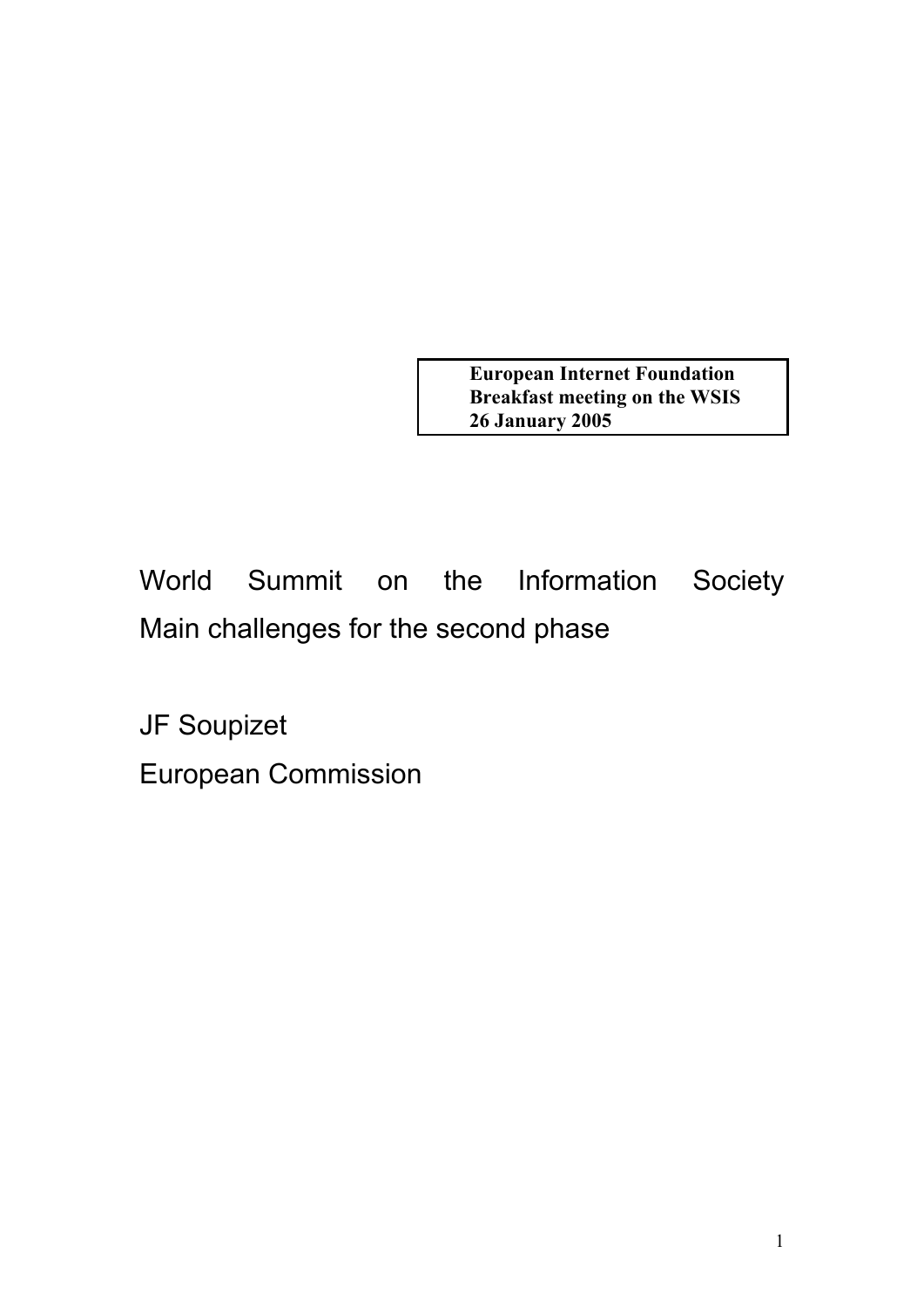## **1. Introduction**

Chairman, Honourable Members of the EP, Ladies and Gentlemen,

Let me thank you first of all for this second opportunity to address you at this breakfast of the European Internet Foundation. I remember with pleasure our meeting dedicated to the World Summit on Information Society just one year ago, in January 2004.

As we are now engaged in the preparations for the Tunis Summit, I would like to provide you with some new information on where we stand today and raise some issues and priorities for the process.

#### **2. Where are we now?**

- As you certainly remember the Geneva Summit adopted two documents:
	- o A *Declaration of Principles* with a vision of ICTs as essential an foundation for an inclusive Information Society, characterised by universal, accessible, equitable and affordable ICT infrastructure and services. In this context, very important related subjects are IPRs, cultural diversity and freedom of the media.
	- o A *Plan of Action* with action lines providing guidance to all stakeholders on how to implement the WSIS goals.

The so-called "Geneva acquis" lays its foundations on an Information Society based on some focal principles:

 $\triangleright$  Human rights, freedom of access to and communication of information and media, good governance.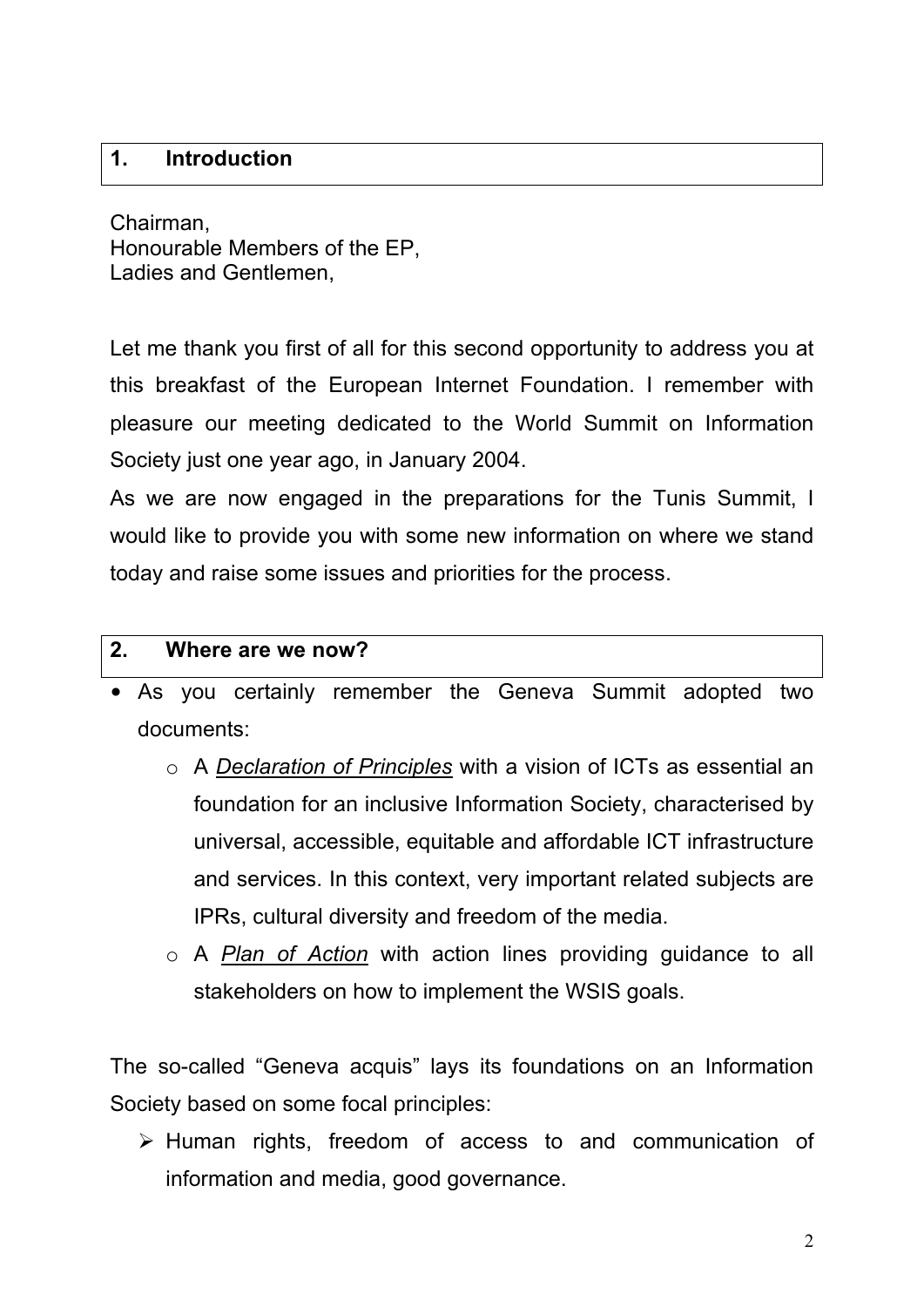- $\triangleright$  The participation of civil society and the private sector.
- $\triangleright$  The principle of solidarity in the fight against the digital divide and the potential of ICTs in contributing to the UN Millennium Development Goals.
- $\triangleright$  The decisive role of legal and regulatory frameworks and the need to devise e-Strategies at all appropriate levels.
- $\triangleright$  The importance of standards different models for software development respecting linguistic and cultural diversity – security of networks and information.
- The main issues left for the *Tunis phase* could be identified as follows:
	- o Implementation of the Geneva commitments;
	- o Internet governance.
	- o Financing access to the information technologies in developing countries.

# **3. Commission priorities for the Tunis phase: from principles to action**

There is a consensus on not to reopen the Geneva acquis. Instead, the Tunis phase will concentrate on the translation of the principles contained in the Geneva Declaration into specific actions, in line with the Communication adopted on 14 July 2004.

For the implementation phase, the EC considers that the WSIS actions should notably focus on:

• A **pro-competitive legal and regulatory environment**, which is a key factor to encourage investment and to foster a sustainable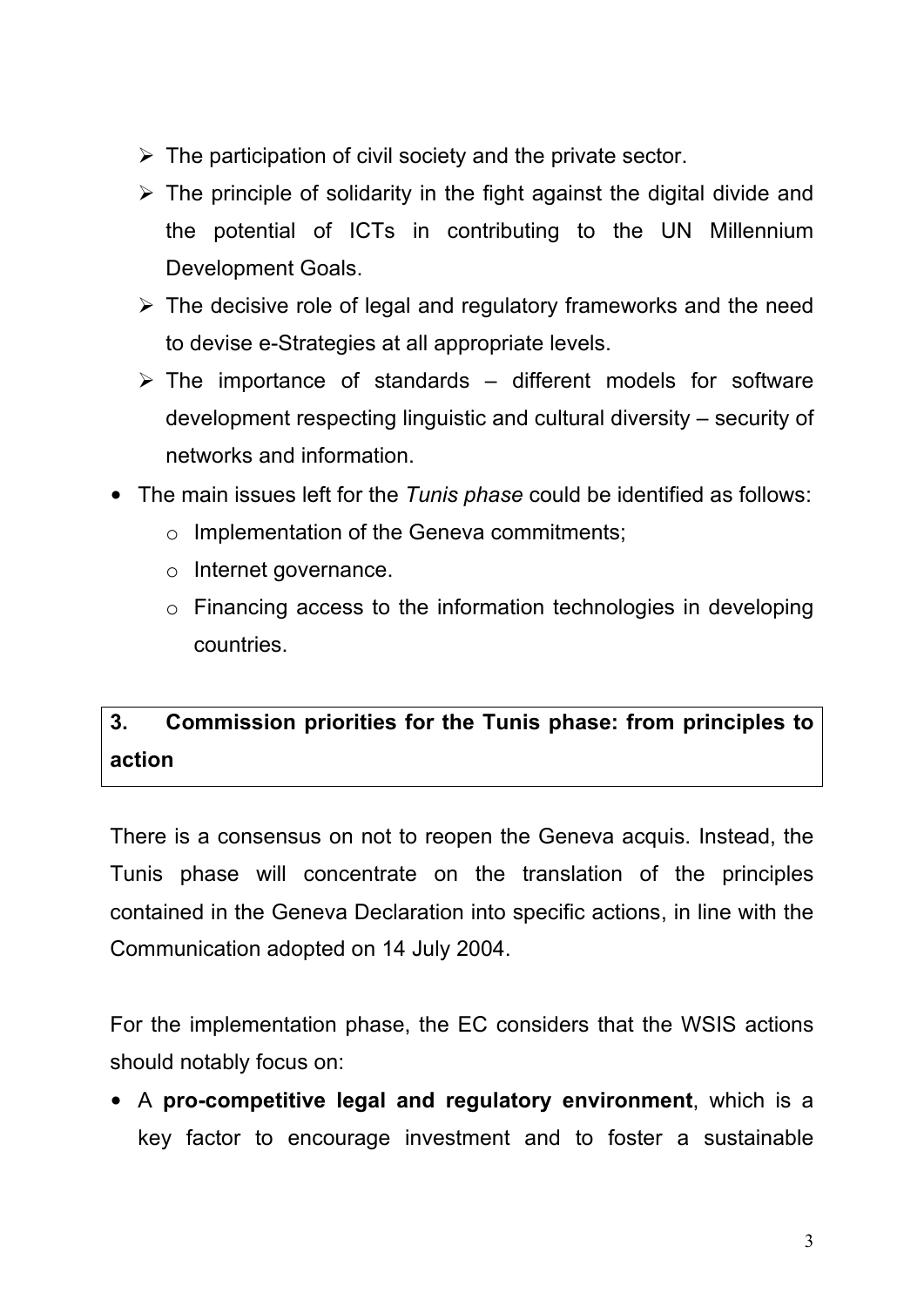economic development. This includes devising e-strategies with all stakeholders and monitoring the implementation.

- **Priority fields of applications**: to achieve concrete and visible results for the citizens, the EU suggests concentrating on a limited number of priorities (e-Government, e-Learning, e-Health and e-Business). These areas are directly related to development priorities and correspond to the action lines in the ongoing co-operation with other regions of the world.
- **Role of R&D**: the experience from the IST priority under the 6th Community Framework Programme on R&D should be taken into account. The Commission encourages third country participation in the IST programme and promotes actively connection of new countries to the GEANT research network.
- **Follow-up of the EU-ACP Joint position** on ICTs for Development, signed on 10 December 2004.

These actions were endorsed by the Telecom Council on 9 December 2004.

#### **4. The Preparatory Process for Tunis**

- Two UN working special groups have been set up: the **Task Force on Financial Mechanisms** and the **Working Group on Internet Governance**.
- The first UN Preparatory Committee meeting (PrepCom) took place in Hammamet (June 2004); the next one will be in Geneva in less than a month (February 2005) and the last one is scheduled in Geneva again, next September 2005.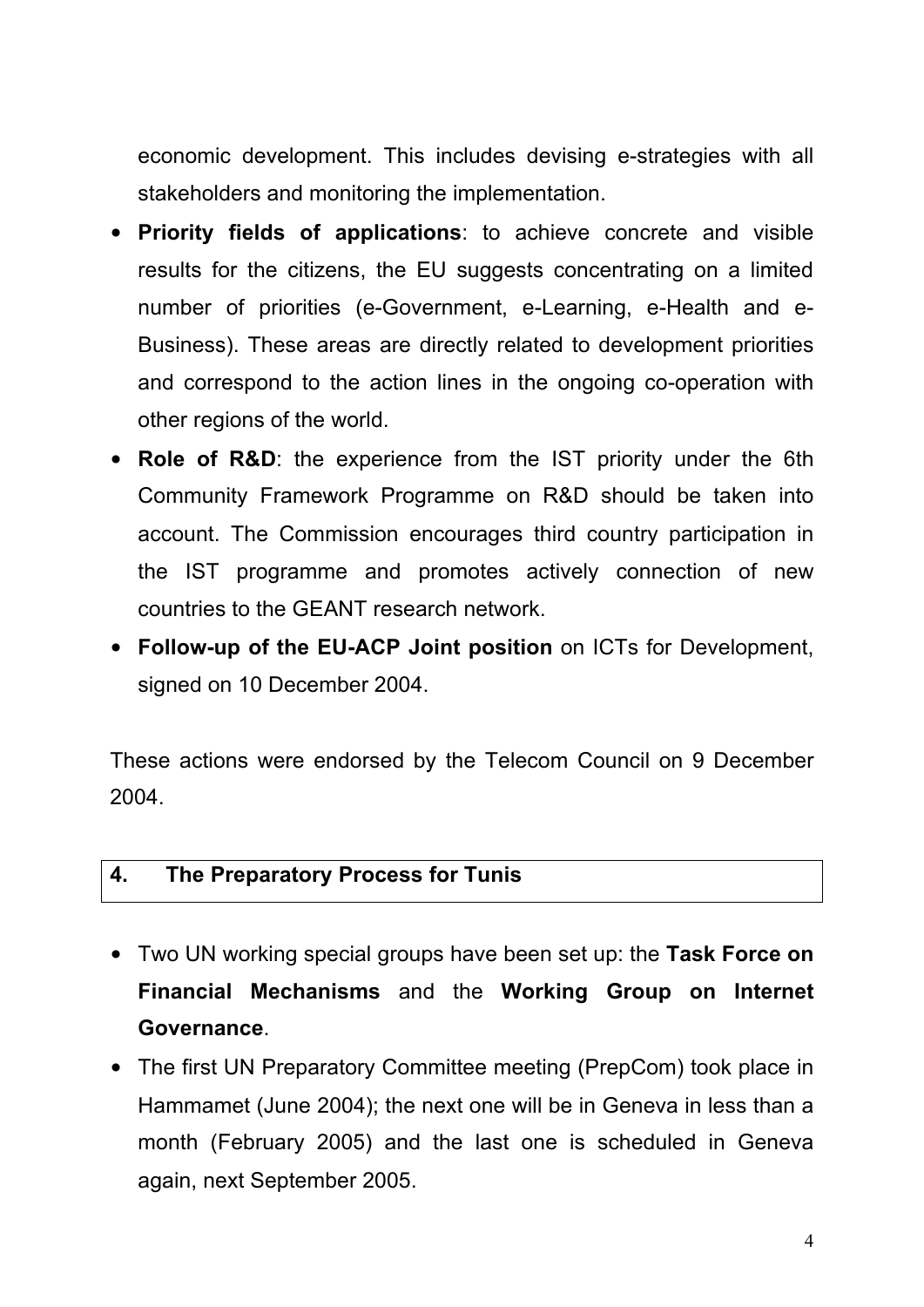- PrepCom-1 decided to establish a Group of Friends of the Chair to draft the necessary documents for PrepCom-2.
- Several regional meetings have taken place: in Western Asia (November 2004, Damascus/Syria); in Africa (February 2005, Accra/Ghana); in Latin America and the Caribbean (June 2005, Rio de Janeiro/Brazil) and in Asia-Pacific (mid-2005).

Thematic meetings have covered a wide range of subjects: ICT Applications in Natural Disaster Reduction, Measuring the Information Society, Indigenous Peoples in the Information Society, Ubiquitous Network Society, Cybersecurity.

#### **5. Financial Mechanisms**

- Financing access to information technologies was one of the most controversial issues during the first phase of the Summit.
- The Task Force received a precise **mandate**: "While all existing financial mechanisms should be fully exploited, a thorough review of their adequacy in meeting the challenges of ICT for development should be completed by the end of December 2004. This review shall be carried out by a Task Force under the auspices of the UN Secretary General." (Plan of Action, Geneva 2003).
- The Task Force on Financial Mechanisms started its work in November 2004 and issued a **Report** on 22 December 2004. It will be the **main item discussed at PrepCom 2**.
- From a **First assessment** we could make some comments:
	- o The report shows the broad variety of needs and the significant amount of funding for ICT already available.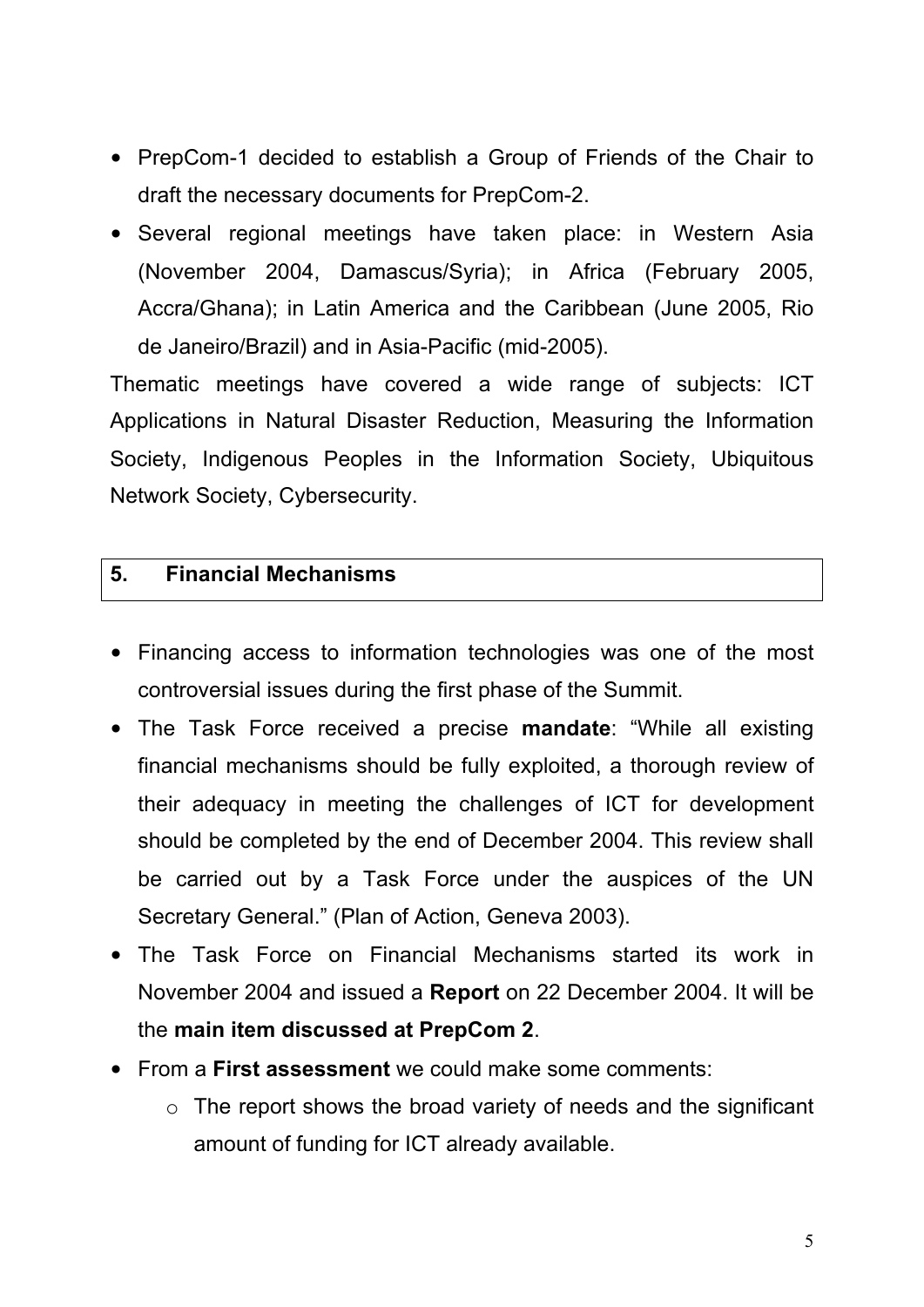- o Rightly, the report stresses the role of the private sector in financing the roll out of ICT infrastructures.
- o It illustrates that the digital divide is a complex phenomenon which therefore can not be addressed through a single tool.
- $\circ$  Therefore, the report does not identify a new global UN fund as **the** priority to fight against the Digital Divide.
- o Nevertheless, the report does not include a specific analysis of the Least Developed Countries with their political and economic characteristics and therefore their possible needs, nor does it contain clear recommendations.
- For these reasons, there is a risk of not reaching an agreement during the next PrepCom, therefore extending the discussion until the eve of the Tunis Summit.

The Council Working Party on Development is currently defining the **EU position** to be taken during the PrepCom 2 negotiations.

#### **6. Internet Governance**

As for the Internet Governance:

- The Geneva Summit set up a Working Group on Internet Governance (WGIG) with a mandate to:
	- o develop a definition of Internet governance;
	- o identify public policy issues relevant to Internet governance;
	- o develop a common understanding of the role of governments and other actors (international organisations, private sector, civil society).
- The European Commission created a High Level Group to prepare the basis for the EU position. The Council has adopted *Guidelines on*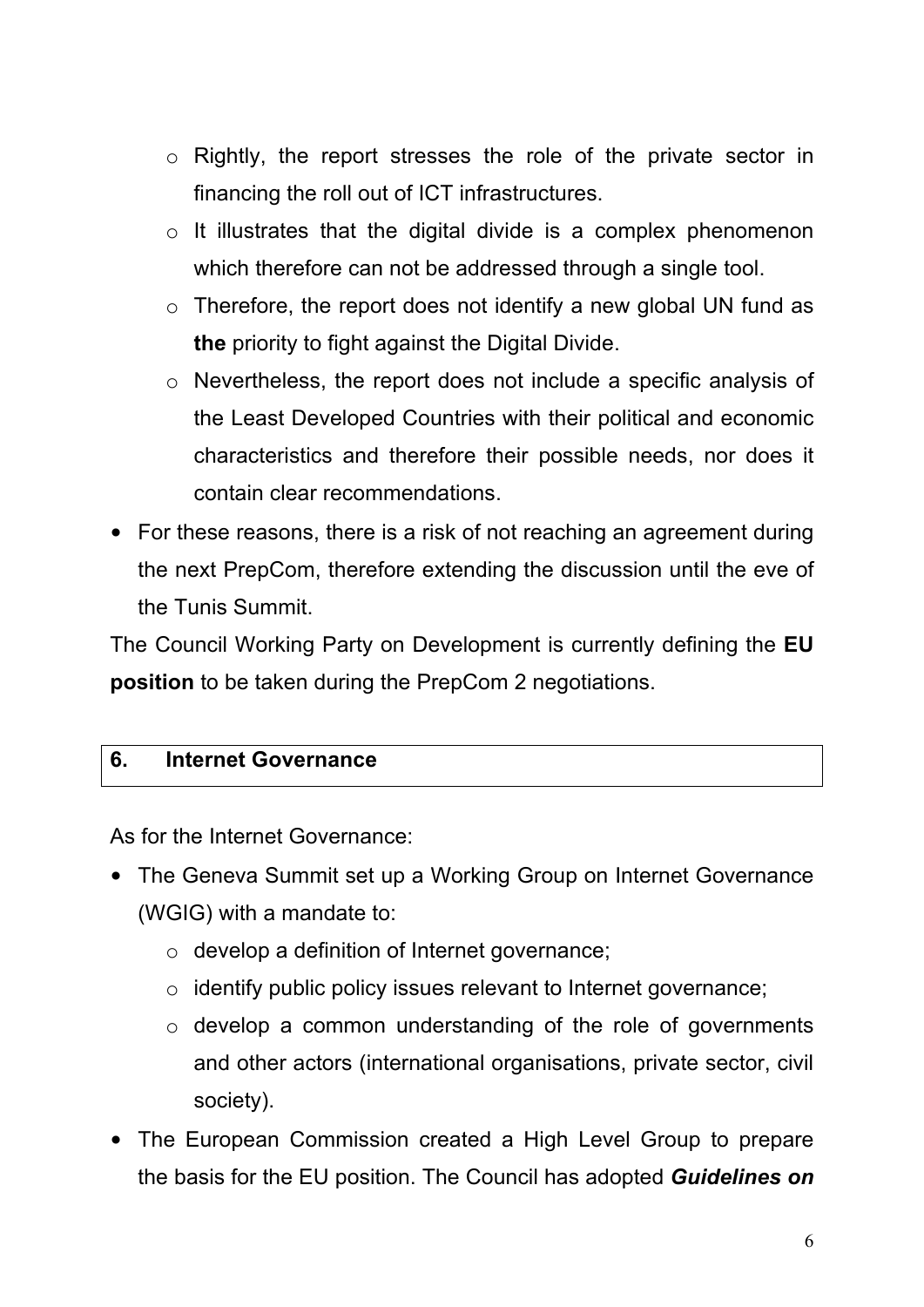*Internet Governance* outlining the main issues to be addressed to from an EU point of view. During all these last months the EU played a crucial role in the process of the WSIS and was able to speak with a single voice. It might not be a pure coincidence that the President of the preparatory process is a European citizen, namely Ambassador Janis Karklins, from Lativia.

- The UN WGIG has involved 40 Countries, industry, NGOs, governments and a significant participation of the European Union through the "Troïka" (in its new meaning, the European Commission, the current EU Presidency and the next one). It concentrated on identifying some possible 40 Internet-related issues that have to be reduced to core priorities and mapped with public policy issues.
- The Commission and Member States are now focusing on the question of "internationalisation" of Internet governance, but also on the stability and security of the Internet (including the issue of spam).
- Internet governance will be the **main issue discussed at PrepCom 3**  (September 2005).

#### **7. Implementing WSIS**

## • **Stocktaking**

- o A Stocktaking exercise of WSIS-related activities undertaken by governments and other stakeholders has been launched by the Executive Secretariat in October 2004.
- o The Commission and Member States have provided substantial input that gives an overview of the wide range of WSIS-related activities across Europe. The database is already available on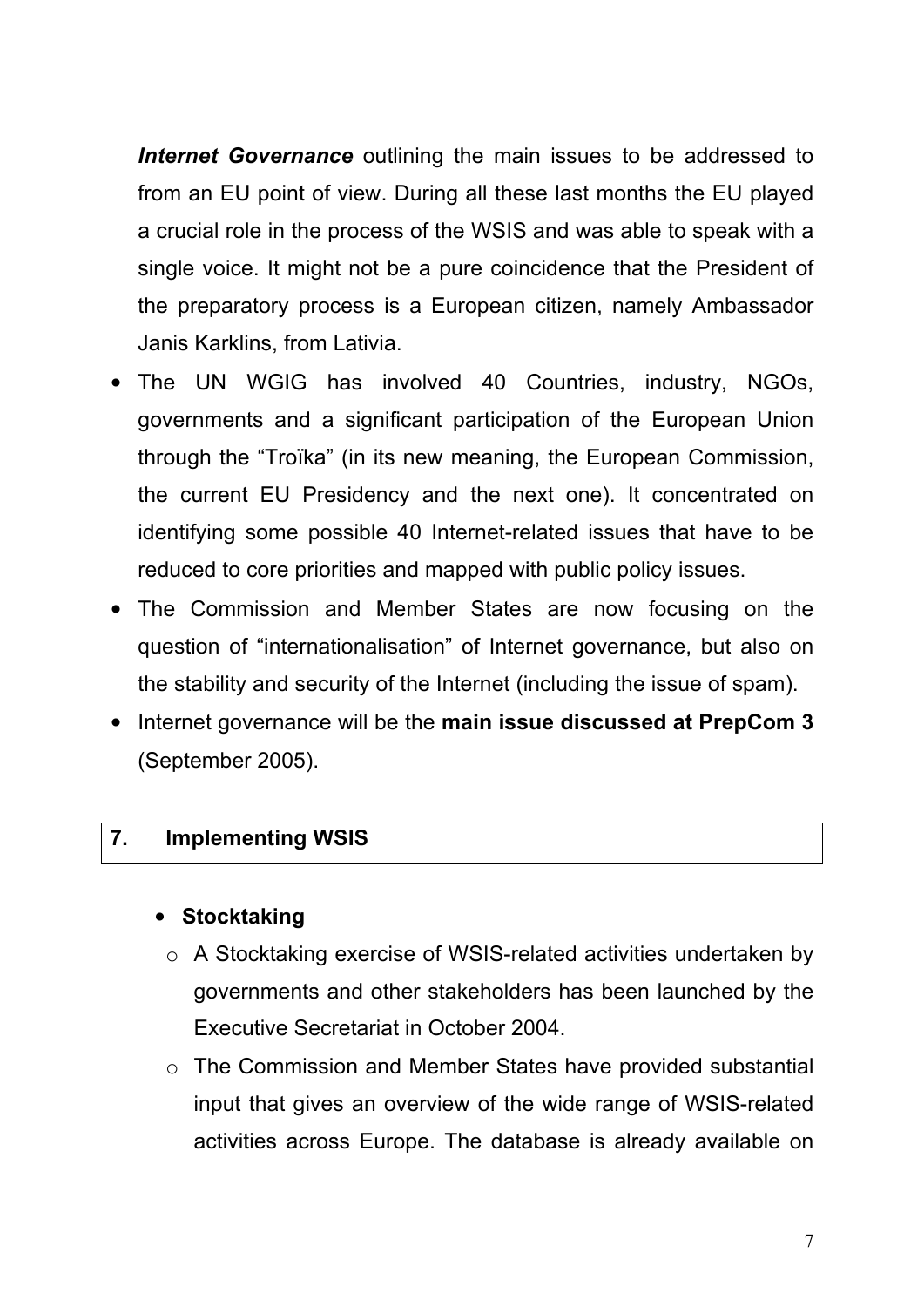the WSIS website (See: www.itu.int/wsis/stocktaking) and will be regularly updated even after the Tunis Summit.

- o The EU considers the Stocktaking as a useful exercise to encourage, at international level, an exchange on policies and accomplishments aiming at translating the agreed principles into actions.
- It is now time to think about the possible mechanism to ensure the **Follow-up** and the **implementation of the outcome of the Summit**:
	- o Several schemes are under discussion between specialised UN agencies for co-ordinating the implementation of the action lines of the Plan of Action.
	- o Eventually, it will be the UN Secretary General who decides on the appropriate format of WSIS follow-up (WSIS +5 or +10).

## **8. Involvement of civil society and private sector**

- A key question, in this particular phase of the process, is how to involve civil society representatives and the private sector in the WSIS, in the most fruitful way.
- Indeed, the creation of strong and effective PPP Public/Private Partnerships – has been encouraged since the first Phase.
- During the PrepCom-2 and the future months we will all have an important role as catalysts in triggering those partnerships and in the involvement of civil society in the WSIS.